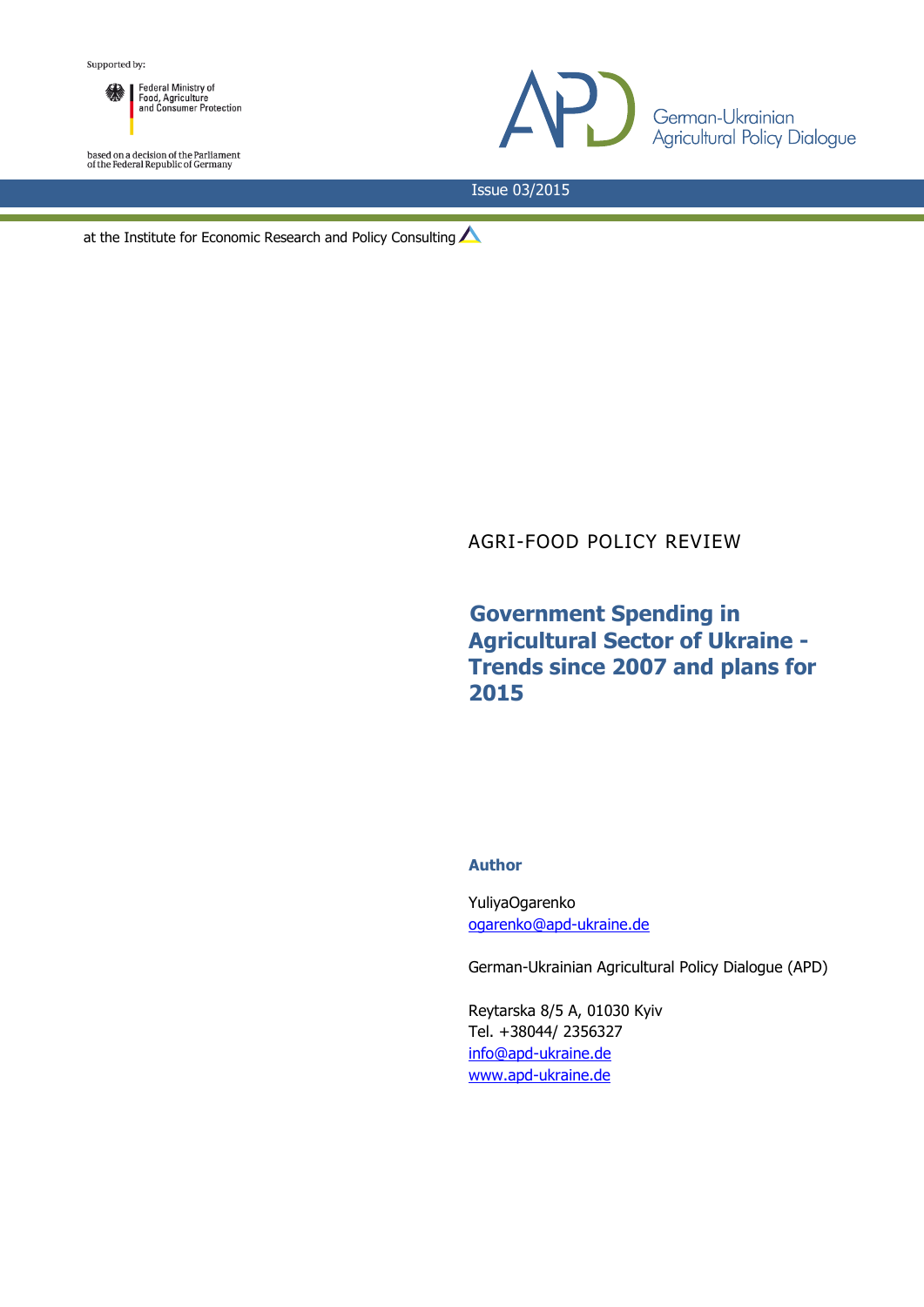**Budget support of agricultural sector has diminished both in absolute and relative terms since 2007 due to economic crisis and pressing need for budget consolidation. At the same time, total amount of indirect subsidies provided to agrisector through different types of special tax regimes increased considerably<sup>1</sup> .**

**In 2015 budget support for agricultural sector is foreseen only at the level of UAH 3.7 bn, which equals to 0.7% of the total budget expenditures. The Government should address general policy challenges more actively, as this is the essential base for investments and economic prosperity also in the agriculture sector. This will lead to additional tax payments to the budget, which, in turn, will provide new opportunities to stimulate development of the agrisector.**

### **Budget of Ukraine for 2015: highlights**

Revenues of the state budget of Ukraine for 2015 are planned at UAH 502 bn<sup>2</sup>, which is considered to be overoptimistic<sup>3</sup> because it assumes unforeseen increase in revenues by more than 30% compared to 2014. Marginal deficit is approved at UAH 76.3 bn leading to marginal state debt at UAH 1 394 bn. Expenditures are planned at UAH 567 bn, 27%of which will be spent on social programmes and pensions, 16% on repayment of public debt liabilities, 15 % on education, science and culture, 14% on security and defence, 10% on healthcare, and the rest on various state support programmes and administration of government bodies.

About UAH 3.7 bn is envisioned in the budget to support the agricultural sector, which equals to 0.7% of the total outlays of the state budget. For comparison, in 2007, the share of agricultural outlays constituted 5.8% of the state budget.

<u>.</u>

Notably, amendments of the Budget Law approved by the Parliament on  $3<sup>rd</sup>$  of March, 2015, increased expenditures on several programmes and envisioned funds for support of the livestock sector and programme on reduction of interest rates for agricultural loans. Though it is questionable whether this will be implemented. Considering that budget deficit remains very large, there are high underfinancing risks of budget outlays as in the previous years.

### **Government spending on agricultural sector**

Figure 1 illustrates that there is a clear trend of declining government spending on agricultural sector<sup>4</sup>since 2008 explained by economic recession in 2009 and generally complex political and economic situation since the end of 2013 and until now. In particular, it decreased from UAH 10.7 bn in 2007 to UAH 6.9 bn in 2014. Unfortunately, comprehensive assessment of government programmes in agriculture is not available, except for critical comments of the Accounting Chamber of Ukraine on their low effectiveness<sup>5</sup>.

Following WTO approach<sup>6</sup> on classification of subsidies by "boxes"<sup>7</sup>, government expenditures on agricultural sector of Ukraine are classified in two categories. The first one, "amber box" (or growth-hampering measures) refers to expenditures, which distort production and trade, e.g., price-support measures or direct subsidies related to production levels. Based on WTO rules application of the "amber box" measures is limited by 5% of agricultural production for developed countries and by 10% for developing ones. For Ukraine this indicator amounts to UAH 3 bn, but was not exceeded in the analysed period.

The second one, "green box" (or growthenhancing measures) covers outlays, which do not distort or cause minimal distortion to trade. Thus, the use of such subsidies is not limited. These

1

<sup>&</sup>lt;sup>1</sup> In nominal terms, total amount of indirect support (fixed agricultural tax and special VAT regime) increased from UAH 1.5 bn in 2001 to over UAH 18 bn in 2012. Source: http://www.apd-ukraine.de/images/APD\_APR\_07- 2014\_VAT\_in\_agriculture\_eng.pdf

<sup>2</sup> http://zakon4.rada.gov.ua/laws/show/80-19

<sup>&</sup>lt;sup>3</sup>IER. 2015. Monthly Economic Monitor of Ukraine No.1 (171).

<sup>&</sup>lt;sup>4</sup>This includes expenditures on forestry, specialized education and science.

<sup>5</sup> For example, see http://www.ac-

rada.gov.ua/control/main/uk/publish/article/16720005

<sup>6</sup> https://www.wto.org/english/tratop\_e/agric\_e/negs\_bkgrnd13 \_boxes\_e.htm

<sup>&</sup>lt;sup>7</sup>Similar to traffic lights, permitted support measures are indicated with green, and the ones, which should be reduced, with yellow.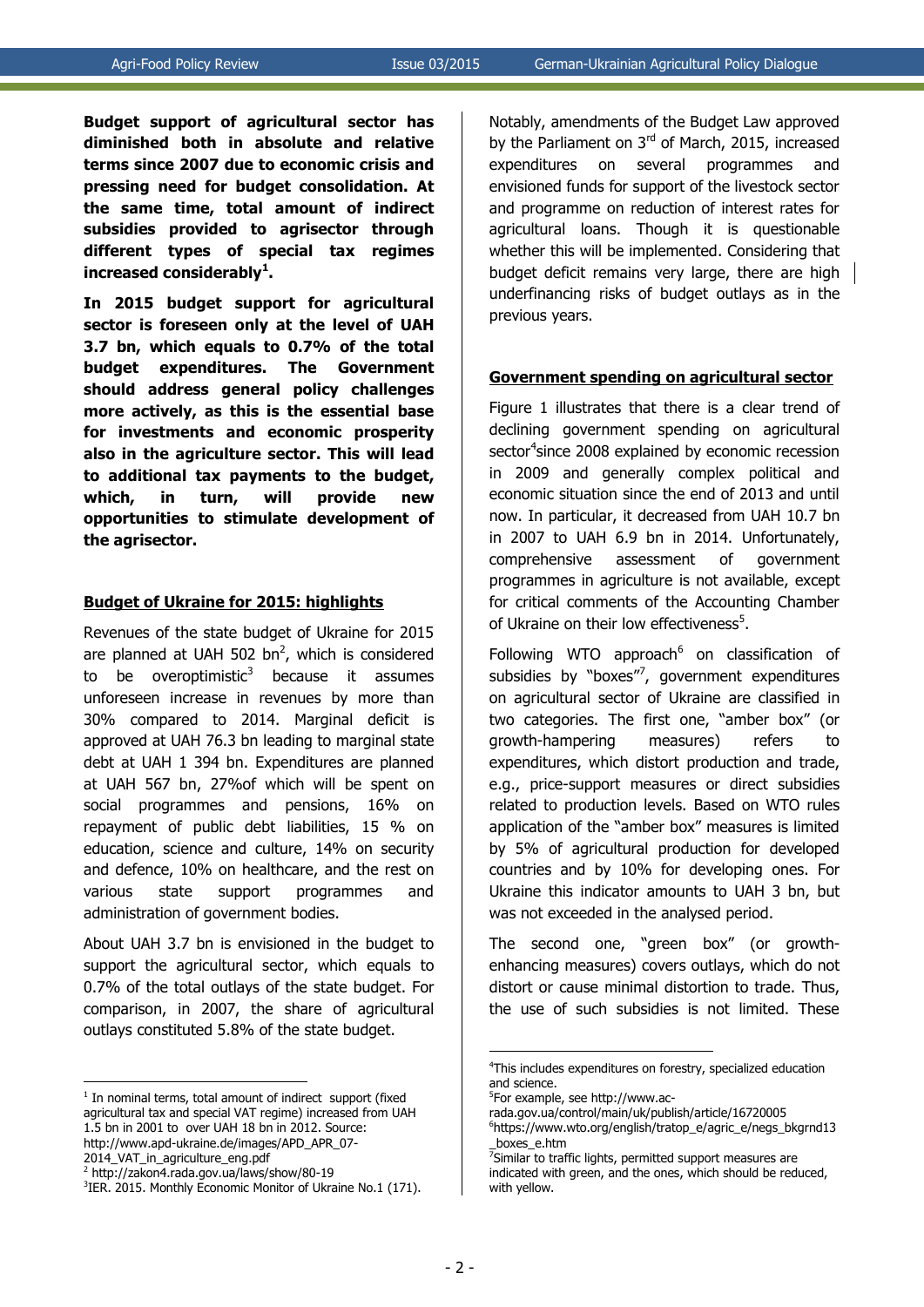measures do not target particular products but ratherserve asincome support for farmers, which is not linked to production levels or prices. Programmes supporting environmental protection and rural development also fall in this category.

It could be seen from the Figure 1 that the share of growth-hampering measures in cumulative government expenditures on agriculture has decreased from 46% in 2007 to 8% in 2014. Generally, this is a positive trend, however, effectiveness and efficiency of these measures should be also ensured.

Notably, the practice of considerable underfinancing of planned expenditures seems to improve. In 2014 allocated government support constituted about 85% of initially planned, which is much better than, for example, in 2011.





Figure 2 presents a breakdown of outlays under the umbrella of "amber box", which covers a variety of financial support measures to animal and crop producers and price support measures provided through Intervention Fund (food security category). The majority of these programmes were either cancelled or reduced considerably since 2008 due to economic crisis and pressing need for budget consolidation. However, the amount of indirect subsidies obtained through preferential taxation regime (special VAT regime and fixed agricultural tax) increased from UAH 4 bn in 2007 up to UAH 19.6 bn in 2014 $^8$ .

1

**Figure 2. Production subsidies and price support measures in agricultural** 



Ukraine, Law of Ukraine on the State Budget of Ukraine for 2015.

In 2014, direct budget transfers on production subsidies amounted to UAH 0.6 bn, which is about 8 times lower than in 2007. These included UAH 44 m to support horticulture, wine grapes and hops, UAH 371 m for livestock industry and about UAH 40 m were provided to state-owned JSC "Ukragroleasing" for purchase of new agrimachinery, which is then provided to producers on the terms of agrileasing.

In the state budget for 2015 about UAH 609 m of financial resources are envisioned to support livestock sector, agrimachinery leasing, program on reduction of interest rates for agricultural loans and UAH 100 m for activities of the Intervention Fund.

Figure 3 illustrates trends and structure of growthenhancing support measures. Since 2012, the expenditures of "green box" decline.

Outlays on research and development increased more than twice from 2007 to 2012 (up to UAH 1.1 bn) and remained almost at the same level till 2014. At the same time, administrative costs increased both in absolute and relative terms. In particular, administrative expenditures have grown from UAH 1.6 bn (28% of total "green box" outlays) in 2007 to UAH 2.9 bn (45%) in 2014.

<sup>8</sup> http://minagro.gov.ua/themes/garland/pdf/6.2.%20Basic%20 material%20UKR.pdf